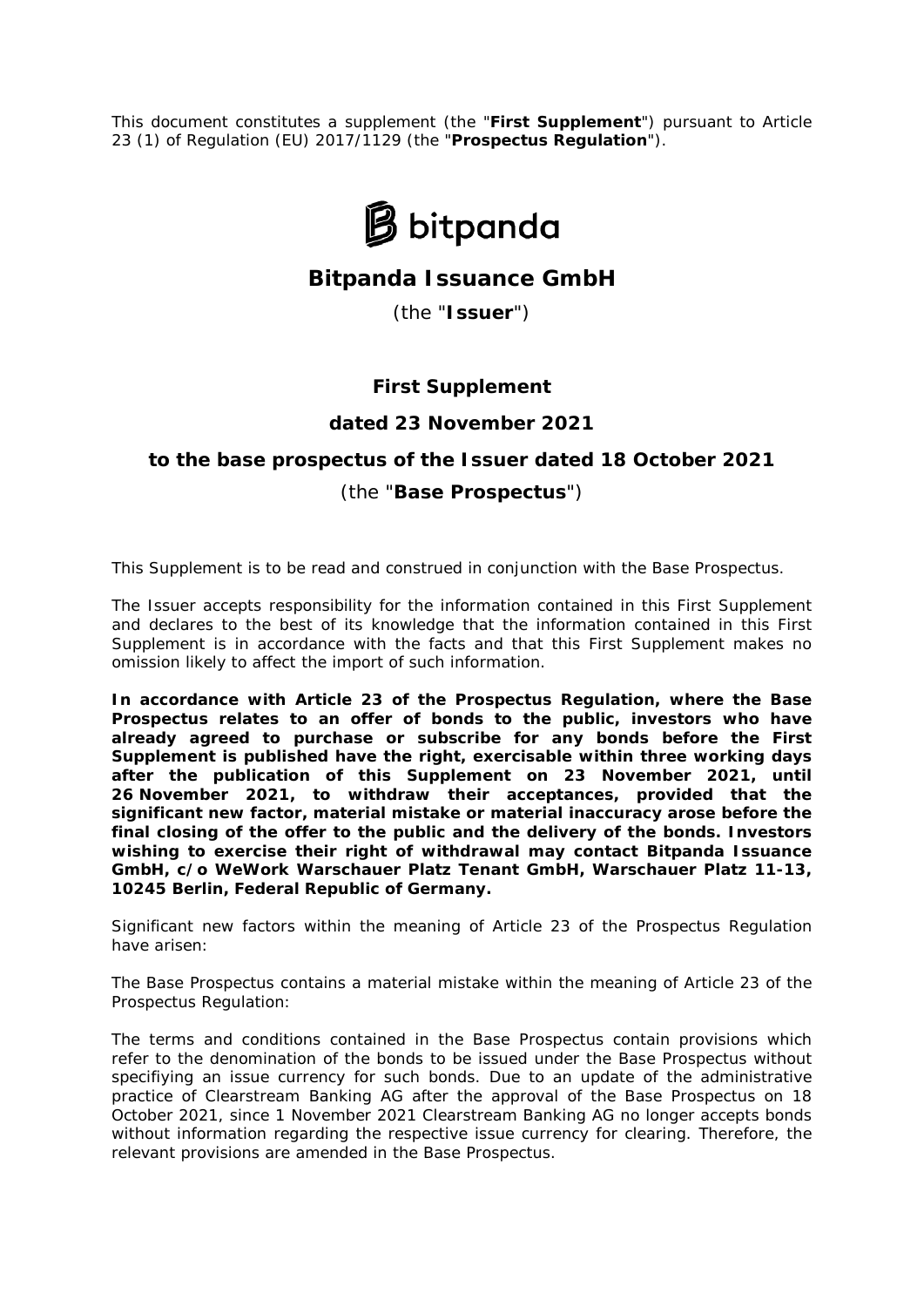This material mistake may affect the assessment of the bonds. Thus, the following changes are made to the Base Prospectus.

This First Supplement, the Base Prospectus as well as any further supplements to the Base Prospectus are published on the website of the Issuer Base Prospectus are published on the website of the Issuer [\(https://www.bitpanda.com/crypto-trackers\)](https://www.bitpanda.com/crypto-trackers).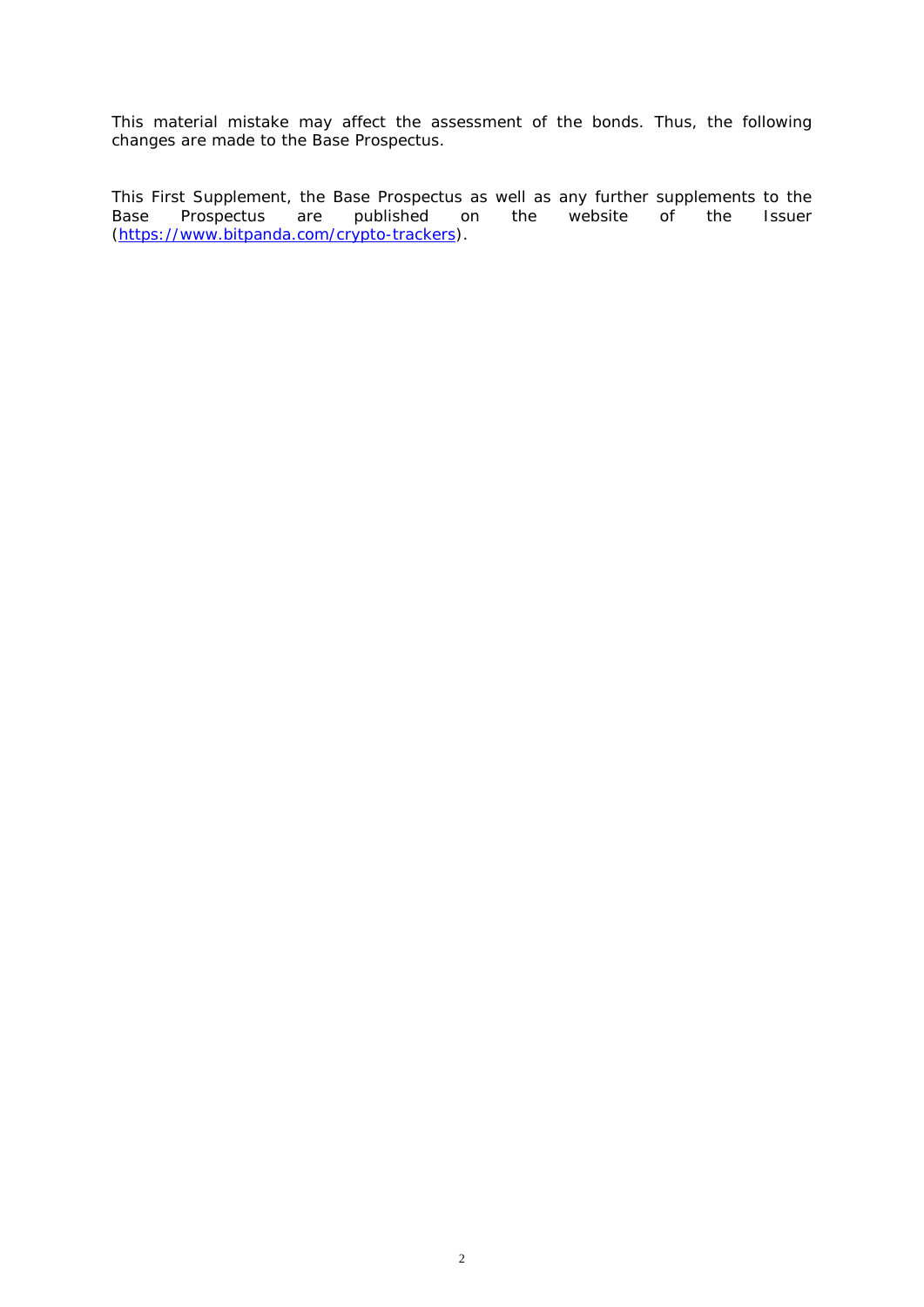#### **Changes to the Base Prospectus:**

1. In Option I of the section "**XX. TERMS AND CONDITIONS**", § 1 subparagraph "**(1)** *Currency, Denomination. / Währung, Stückelung.*" on page 76, shall be amended as follows, whereby added text is printed in blue and underlined:

" (1) *Currency, Denomination*. This issue of notes of Bitpanda Issuance GmbH (the "**Issuer**") is being issued in an aggregate amount of up to [●] bonds (the "**Bonds**") on [●] (the "**Issue Date**"). Each Bond represents the right of the Bondholder to demand from the Issuer (a) delivery of **[***insert relevant Crypto-Asset***]** (the "**Crypto-Asset**") equal to the Crypto-Asset Entitlement in accordance with these Terms and Conditions or, if the Bondholder is prevented from receiving units of the Crypto-Asset for legal or regulatory reasons applicable to it, (b) payment of a cash amount determined in accordance with the conditions set out in  $§ 4$  (2) or  $§ 4$  (4) below. The issue currency is **[**EUR**][**USD**][***insert other leading currency***]**.

(1) *Währung, Stückelung*. Diese Emission der Bitpanda Issuance GmbH (die "**Emittentin**") wird in der Gesamtanzahl von bis zu [●] Schuldverschreibungen (die "**Schuldverschreibungen**") am [●] (der "**Begebungstag**") begeben. Jede Schuldverschreibung verbrieft das Recht des Anleihegläubigers von der Emittentin (a) die Lieferung von **[***maßgeblichen Kryptowert einfügen***]** (der "**Kryptowert**") entsprechend dem Kryptowertanspruch gemäß den Emissionsbedingungen, oder, falls ein Anleihegläubiger aus rechtlichen oder regulatorischen Gründen daran gehindert ist Einheiten des Kryptowerts zu erhalten, (b) die Zahlung eines gemäß dieser Bestimmung festgelegten Barbetrags zu verlangen gemäß den in § 4 (2) bzw. § 4 (4) dargelegten Bedingungen. Die Emissionswährung ist **[**EUR**][**USD**][***sonstige führende Währung einfügen***]**.

2. In Option II of the section "**XX. TERMS AND CONDITIONS**", § 1 subparagraph "**(1)** *Currency, Denomination. / Währung, Stückelung*." on page 113, shall be amended as follows, whereby added text is printed in blue and underlined:

" (1) *Currency, Denomination.* This issue of notes of Bitpanda Issuance GmbH (the "**Issuer**") is being issued in an aggregate amount of up to [●] bonds (the "**Bonds**") on [●] (the "**Issue Date**"). Each Bond represents the right of the Bondholder to demand from the Issuer (a) delivery of a basket of cryptoassets (each a "**Crypto-Asset**" and together, the "**Crypto-Assets**"), as specified below the *(*"**Basket**"), equal to the Crypto-Asset Entitlement in accordance with these Terms and Conditions or, if the Bondholder is prevented from receiving units of any or all of the Crypto-Assets comprising the

.,

(1) *Währung, Stückelung*. Diese Emission der Bitpanda Issuance GmbH (die "**Emittentin**") wird in der Gesamtanzahl von bis zu [●] Schuldverschreibungen (die "**Schuldverschreibungen**") am [●] (der "**Begebungstag**") begeben. Jede Schuldverschreibung verbrieft das Recht des Anleihegläubigers von der Emittentin (a) die Lieferung eines Korbs von Kryptowerten (jeweils ein "**Kryptowert**" und zusammen, die "**Kryptowerte**"), wie nachstehend näher bezeichnet (der "**Korb**"), entsprechend dem Kryptowertanspruch gemäß den Emissionsbedingungen,